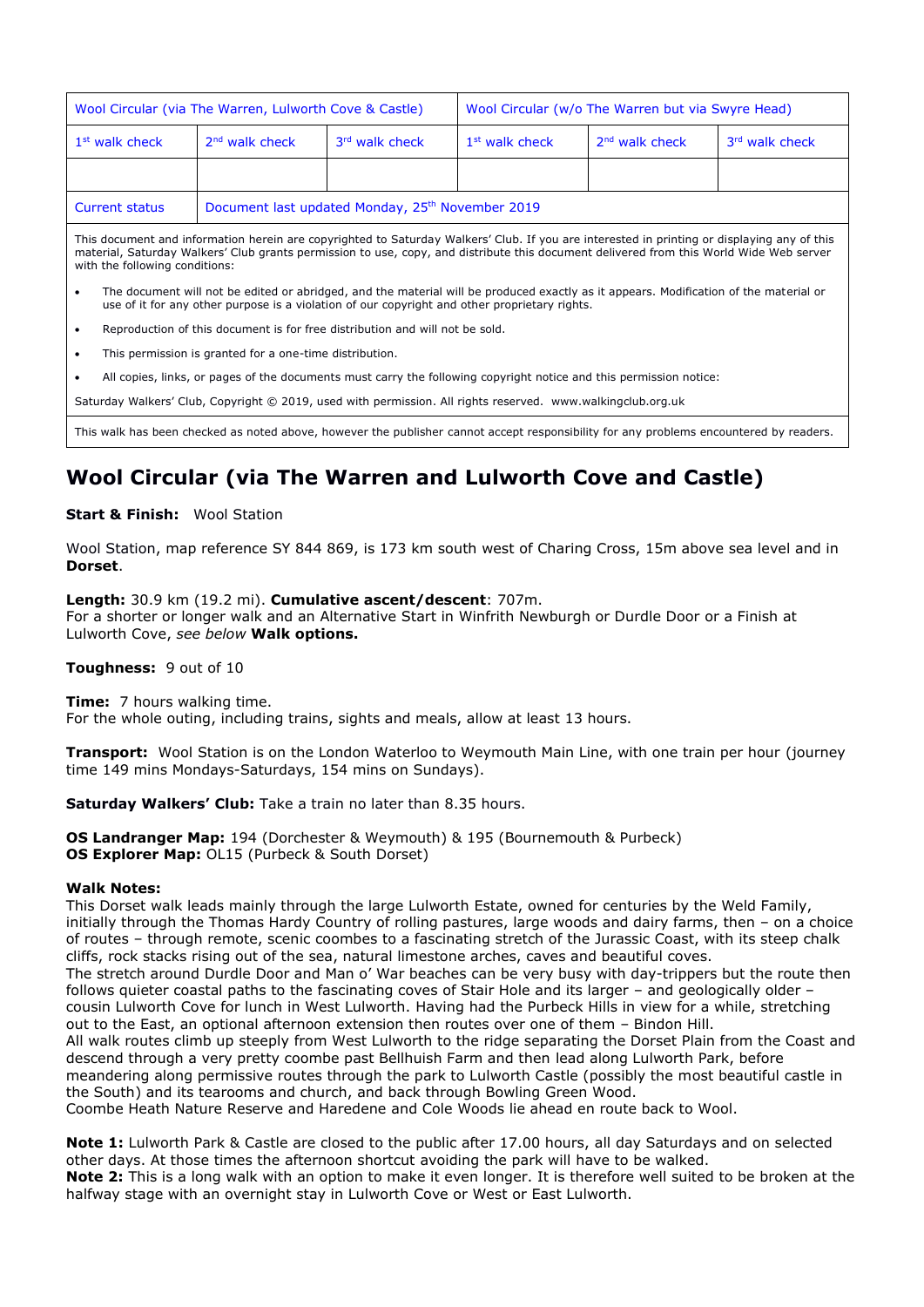### **Walk options:**

**Several buses connect Wool** (and Weymouth) **to Winfrith Newburgh** (6.9 km into the walk), while also calling at **Durdle Door Park** (a little off route, 15.0 km into the walk) and in **Lulworth Cove** (16.4 km into the walk): Purbeck Breezer 30 (late May-late Sep: daily, but weekdays only most of June); X54 (Oct-Mar: Mon-Fri, Apr-Sep: daily); 55 (summer weekends only, but daily during Dorset summer holidays).

**A Variation in the morning** leads to the Coast Path on a different route, via Dagger's Gate to Swyre Head, closer to Lulworth than The Warren.

**An Extension after lunch in Lulworth Cove** leads along the cove's beach and over Bindon Hill to West Lulworth (adds 1.1 km and 132m ascent).

**A Shortcut avoiding Lulworth Park** in the afternoon cuts 3.7 km/2.3 mi. [**Lulworth Park & Castle are shut** after 17.00 hours, all day every Saturday and on selected other days, **in which case you have to take this shortcut**. Check<https://www.lulworth.com/> for details.]

**A Diversion avoiding the Permissive Route past Home Farm** is described, should the route be closed. **The route through Coombe Heath with its tumuli and barrows** can be cut by 820m and 23m ascent. **There are two finishes described into Wool:** one through a bluebell wood (mud-prone after rain) and one through open pastures.

### **Early Lunch (the pubs are 640-900m off route):** (details last updated 27/10/2019)

**The Countryman Inn** East Knighton, *Dorset, DT2 8LL [\(http://www.thecountrymaninndorset.com/,](http://www.thecountrymaninndorset.com/) 01305 852 666)*. Lunch served 12.00-14.30. Located 900m off route, 7.3 km/4.5 mi into the walk.

**The Red Lion Inn** Winfrith Newburgh, *Dorset, DT2 8LL (01305 852 814, [http://winfrithredlion.co.uk/\)](http://winfrithredlion.co.uk/)*. Lunch served all day. Located 640m off route, 7.5 km/4.7 mi into the walk.

**The Sailor's Return** Chaldon Herring, *Dorset, DT2 8DN (01305 854 441,* 

*[http://www.sailorsreturnpub.com/m/index.php\)](http://www.sailorsreturnpub.com/m/index.php)*. Lunch served 12.00-14.00 Wed-Sat and all-day Sun. Located 670m off route, 9.4 km/5.8 mi into the walk.

**Lunch (from 16.0 km/10.0 mi to 17.2 km/10.7 mi into the walk):** (details last updated 27/10/2019) **The Boat Shed Café** Main Road, *West Lulworth, Wareham, Dorset, BH20 5RQ (01929 400 810,* 

*[https://www.lulworth.com/visit/food-drink/boat-shed-cafe/\)](https://www.lulworth.com/visit/food-drink/boat-shed-cafe/)*. Open every day (weather-dependent) 09.30- 16.00 (-17.00 in summer). Lunch served 12.00-14.30.

**The Beach Café and Kiosk/The Old Boat House** Main Road, *West Lulworth, Wareham, Dorset, BH20*  **Rudds Restaurant** Main Road, *West Lulworth, Wareham, Dorset, BH20 5RQ (01929 400 552, <https://www.ruddslulworth.co.uk/>*).

**Lulworth Lodge Hotel & Bistro** 38 Main Road, *West Lulworth, Wareham, Dorset, BH20 5RQ (01929 400 252, [https://www.lulworthlodge.co.uk/\)](https://www.lulworthlodge.co.uk/)*.

**The Doll's House** [\(https://www.lulworth.com/visit/shopping/the-dolls-house/\)](https://www.lulworth.com/visit/shopping/the-dolls-house/).

**Jakes Café** Main Road, *West Lulworth, Wareham, Dorset, BH20 5RQ (07935 247 208).* Open to 17.00.

**Lulworth Cove Inn** Main Road, *West Lulworth, Wareham, Dorset, BH20 5RQ (01929 400 333,*

*<https://www.lulworth-coveinn.co.uk/>*). Open every day 11.00-22.30. Food served every day 12.00-21.00. A Hall & Woodhouse pub.

**The Coffee Bar, Lulworth Cove Visitor Centre** Open 10.00-17.00 daily.

**Finley's Café and Ice Cream Parlour** Main Road, *West Lulworth, Wareham, Dorset, BH20 5RQ (01929 400 711, <http://www.finleyscafe.co.uk/>*).

**The Castle Inn** Main Road, *West Lulworth, Wareham, Dorset, BH20 5RN (01929 400 311, <http://www.castleinn-lulworth.co.uk/>*). The Castle Inn is located 150m off route.

**Tea in East Lulworth:** (details last updated 27/10/2019)

**The Lulworth Castle Tearoom** East Lulworth*, Wareham, Dorset, BH20 5QS*

*(*[https://www.lulworth.com/visit/food-drink/lulworth-castle-tearoom/\)](https://www.lulworth.com/visit/food-drink/lulworth-castle-tearoom/). Lulworth Castle is located 7.5 km/4.7 mi from the end of the walk. Open 10.30-16.30 when the castle is open (i.e. daily Easter to December, but **closed on Saturdays!** and on selected other days).

**The Weld Arms** East Lulworth*, Wareham, Dorset, BH20 5QQ (01929 400 211).* The Weld Arms is located on a loop off the main route, 7.3 km/4.6 mi from the end of the walk. This pub is **currently closed** but slated for a re-opening soon.

**Past and Presents** The Old School, 1 Cockles, *East Lulworth, Wareham, Dorset, BH20 5QN (01929 400 637, [https://www.pastandpresents.co.uk/\)](https://www.pastandpresents.co.uk/).* Past & Presents Gift & Coffee Shop is located on a loop off the main route, 7.3 km/4.5 mi from the end of the walk. Open 09.00-17.00 every day (closed in core winter).

#### **Tea in Wool:** (details last updated 27/10/2019)

**Black Bear** High Street, *Wool, Wareham, Dorset, BH20 6BP (01929 405 541,* 

*<https://www.blackbear.website/>*). The Bear is located 300m before the train station. Open all day. Food served 12.00-21.00 daily (-15.00 Sun).

**Ship Inn** Dorchester Road, *Wool, Wareham, Dorset, BH20 6EQ (01929 462 247, <http://shipwool.co.uk/>*). The Ship Inn is located 400m beyond the train station. Open all day. Food served 10.00-21.00 daily.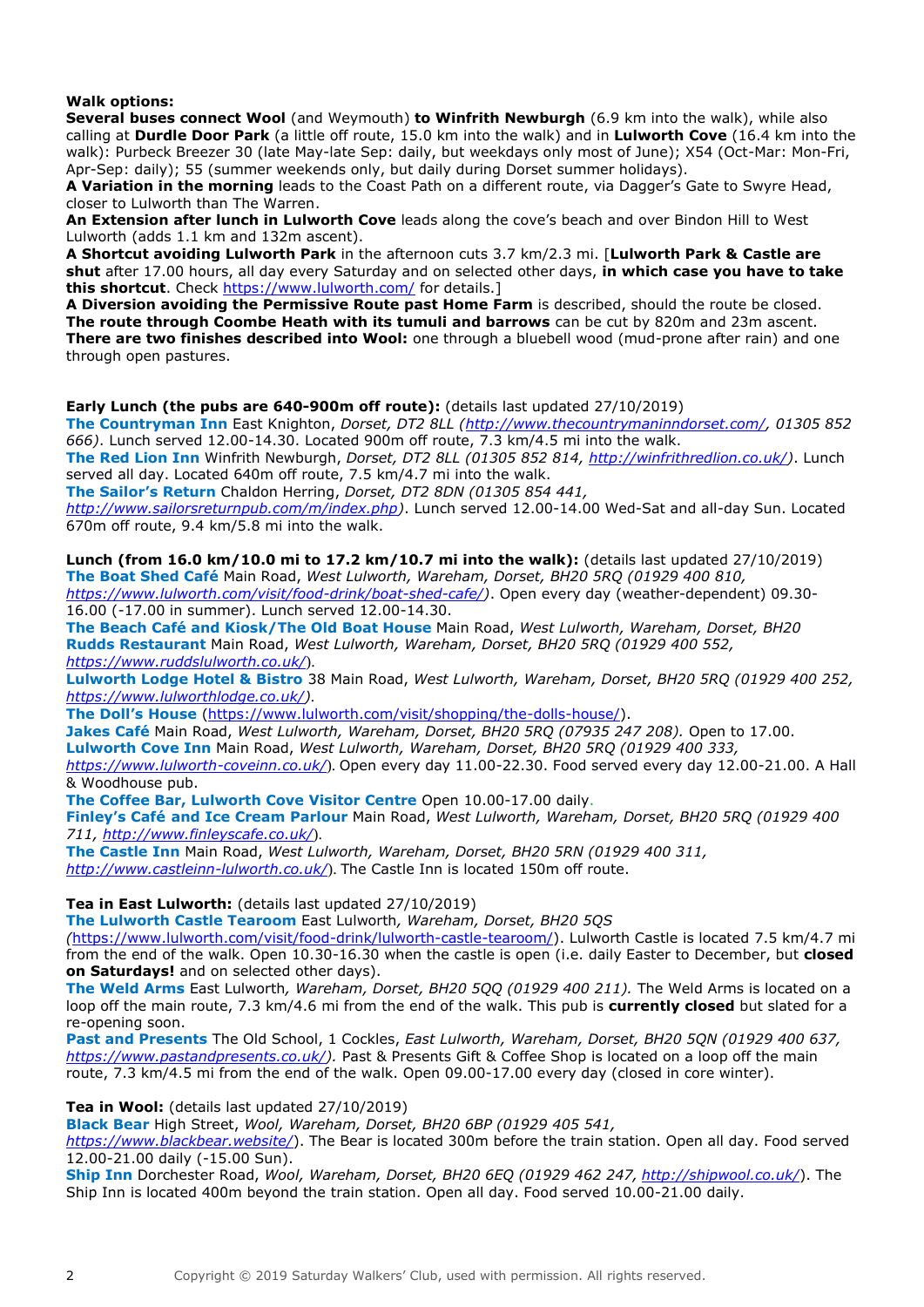#### **Notes:**

#### **Wool**

The village lies at a historic bridging point on the (Dorset) River Frome, half-way between Dorchester and Wareham. Woolbridge Manor, a 14<sup>th</sup> century building, is a prominent feature just outside the village and the location of Tess's honeymoon in Thomas Hardy's *Tess of the D'Urbervilles*. To the east of the village are the ruins of Bindon Abbey (Cistercians, 12th century). Demolished in the Dissolution, its stone was used to build castles in Portland, Lulworth and Sandsfoot. Access to the area is by permission of the current tenants only. The place-name 'Wool' is first attested in Anglo-Saxon writs from 1002 to 1012, where it appears as *Wyllon*. The name means 'springs' in the sense of the related word 'wells' and refers to the spring-fed stream walked along twice, towards the start and the end of the route.

#### **Purbeck Way (West Route)**

The Purbeck Way West Route is an up to 18.9 km (11 ¾ mi) waymarked extension of the popular Purbeck Way, although not directly linked with it (see below). It begins in West Lulworth on the Jurassic Coast and heads north west to Winfrith Newburgh, east to Coombe Keynes and then either back to West Lulworth or north east to East Stoke.

To combine it with The Purbeck Way, use the South West Coast Path (when the Lulworth Range Walks are open) or the X54 bus to Wareham to link the two routes.

#### **Winfrith Newburgh**

The name derives from the river Win, which runs through the village, combined with Newburgh, the name of the medieval Lords of the Manor (the Lordship was bought in 1641 by the Weld Family, who are still residing on the nearby Lulworth Estate).

Winfrith is most famous though as the site of the Winfrith Atomic Energy Establishment, or AEE Winfrith. It was set up on Winfrith Heath to the north east of the village in the 1950s in order to test a variety of new nuclear reactor designs with the intention of selecting a new design for power generation and other tasks. All the reactors have now shut down and the last ones are being de-commissioned.

#### **South West Coast Path**

The SWCP is a 1,014 km (630 mi) linear waymarked long-distance footpath and the longest National Trail in the UK. It follows the coastlines of Dorset, Devon, Cornwall and Somerset from Poole Harbour to Minehead and is considered to be one of the more challenging trails as it rises and falls crossing every river mouth. The path originated as a route for the Coastguard to walk from lighthouse to lighthouse patrolling for smugglers. As a result, the path closely hugs the coast providing excellent views.

#### **Jurassic Coast**

The Jurassic Coast is a World Heritage Site stretching from Exmouth in Devon to Studland Bay in Dorset, a distance of about 154 km (96 mi). The site spans 185 million years of geological history, coastal erosion having exposed an almost continuous sequence of rock formations covering the Triassic, Jurassic and Cretaceous periods. At different times this area has been desert, shallow tropical sea and marsh, and the fossilised remains of the various creatures that lived here have been preserved in the rocks. Natural features seen on this stretch of coast include arches, pinnacles and stack rocks. In some places the sea has broken through resistant rocks to produce coves with restricted entrances, and the Isle of Portland is connected to the land by a narrow spit. Landslides are common, and these have exposed a wide range of fossils, the different rock types each having their own typical fauna and flora, thus providing evidence of how animals and plants evolved in this region. The area around Lulworth Cove also contains a fossil forest, and 71 different rock strata have been identified at Lyme Regis, each with its own species of ammonite.

The highest point on the Jurassic Coast, and on the entire south coast of Britain, is Golden Cap at 191m between Bridport and Charmouth.

#### **Durdle Door**

Durdle Door is one of the Jurassic Coast's most iconic sights: a natural arch, formed from a layer of hard limestone standing almost vertically out of the sea. Originally a band of resistant Portland limestone ran along the shore (the same band that forms the narrow entrance to Lulworth Cove). In it, the rock strata are almost vertical and the bands of rock are narrow. At Durdle Door nearly all of the limestone has been removed by sea erosion, whilst the remainder forms the small headland which includes the arch, where erosion at the western end of the limestone band has resulted in the iconic looks. 'Durdle' is believed to derive from the Saxon 'thirl', meaning pierced hole/opening.

#### **Lulworth Cove**

Lulworth Cove is one of the world's finest examples of a cove and is a World Heritage Site with about 500,000 visitors p.a., of whom about 30% visit in July and August. It was formed as a result of bands of rock of alternating geological resistance running parallel to the coastline. On the seaward side a narrow band of Portland limestone rock forms the shoreline, while the clays and sands behind it have been eroded away. At the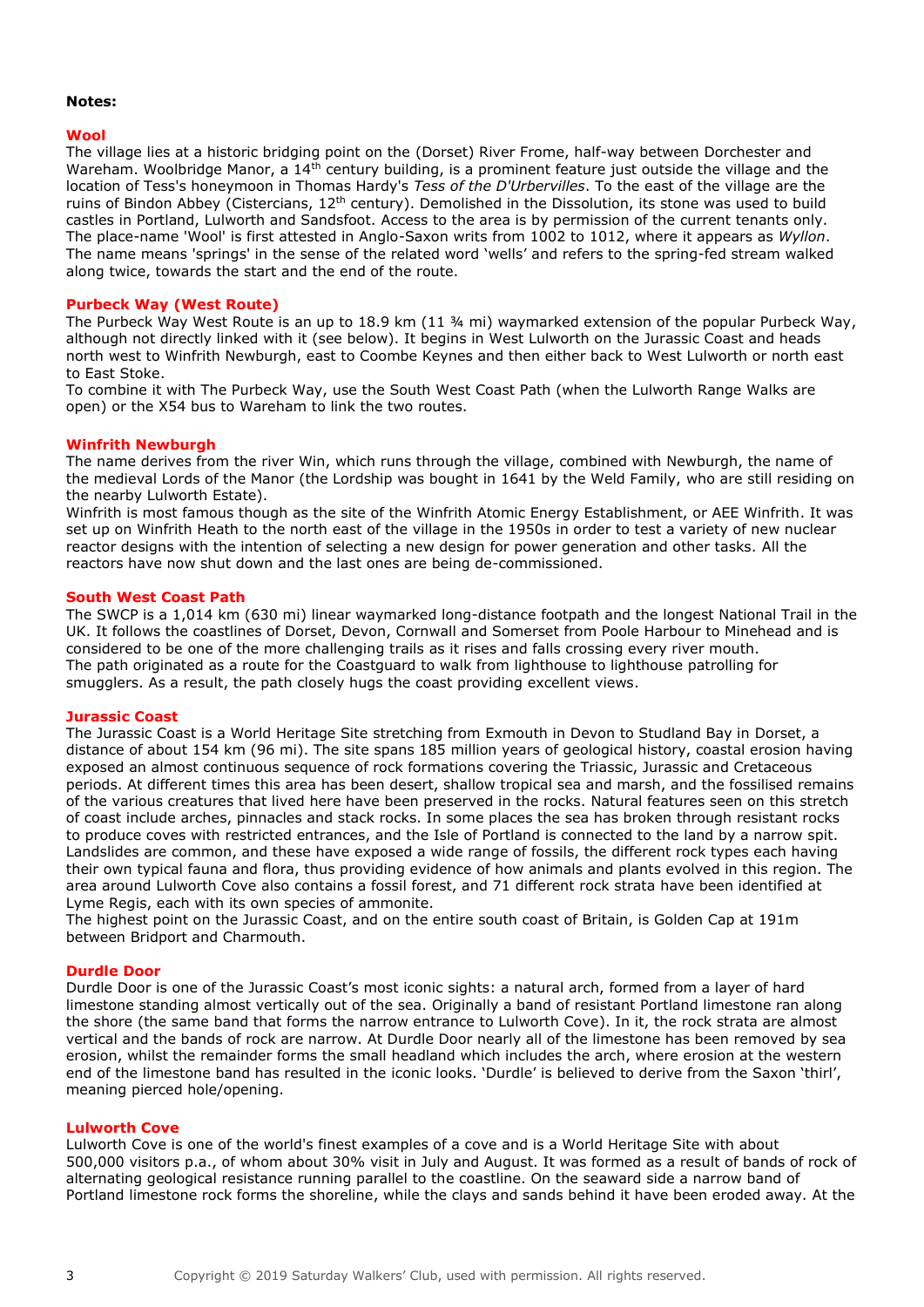back of the cove is a 250-metre-wide band of chalk, which is considerably more resistant than the clays and sands, but less resistant than the limestones. The narrow gap in the limestone bands has been formed by wave action and weathering and the unique shape of the cove is a result of wave diffraction (the narrow entrance causes waves to bend into an arced shape). Stair Hole, just to the west, is an infant cove which suggests what Lulworth Cove would have looked like a few hundred thousand years ago.

#### **Bindon Hill**

Bindon Hill is an extensive univallate Iron Age earthwork, with the main rampart and external ditch running for 2.5 km along an east-west ridge parallel to the coast. The cliffs to the south are up to 120m high. The large enclosed area (110 ha), lack of evidence of interior settlement, and the impossibility of effectively defending it, all suggest it was an enclosed pasture for domesticated animals, not a strategic tribal hill fort.

#### **Lulworth Ranges**

The more than 2,830 ha of the Lulworth Ranges are part of the Armoured Fighting Vehicles Gunnery School, an important training establishment of the Army and were established in 1917. They include the coast west of Kimmeridge Bay to east of Lulworth Cove, as well as the village of Tyneham and Worbarrow Bay. The ranges are used for static and mobile live-firing practice by tanks and other armoured vehicles and access is restricted to specific times (most weekends and holidays when no firing is taking place).

#### **Hardy Way**

The Hardy Way is a 354 km (220 mi) circular waymarked long-distance footpath largely in Dorset (with a short stretch in Wiltshire). It is named for the writer Thomas Hardy and runs through his version of Wessex as portrayed in his books.<http://www.thehardyway.co.uk/>

#### **Lulworth Estate/Castle/Park**

The Lulworth Estate in central south Dorset has been owned by the Weld family since 1641. It includes Lulworth Cove, a stretch of the Jurassic Coast, Grade II listed landscaped gardens as well as Lulworth Castle, an early 17<sup>th</sup> century hunting lodge, originally built for a grandson of the 3<sup>rd</sup> Duke of Norfolk. It was home to the Weld family until 1929, when the interior was ravaged by fire. Rebuilt internally, it is now kept empty. In the grounds there are the 15<sup>th</sup> century St. Andrew's Church and the 18<sup>th</sup> century St. Mary's, England's first freestanding Roman Catholic Chapel after the reformation (permitted on the condition that it "…must not look like a chapel."). Several waymarked Estate Walks allow strolls through the park itself and through surrounding woodlands and pastures and to the estate's lake.

Castle Opening Hours: Easter to December daily 10.30-17.00 (last entry 16.00) except Saturdays and during special events, Gardens also open Sunday to Friday in winter (check [https://www.lulworth.com/\)](https://www.lulworth.com/).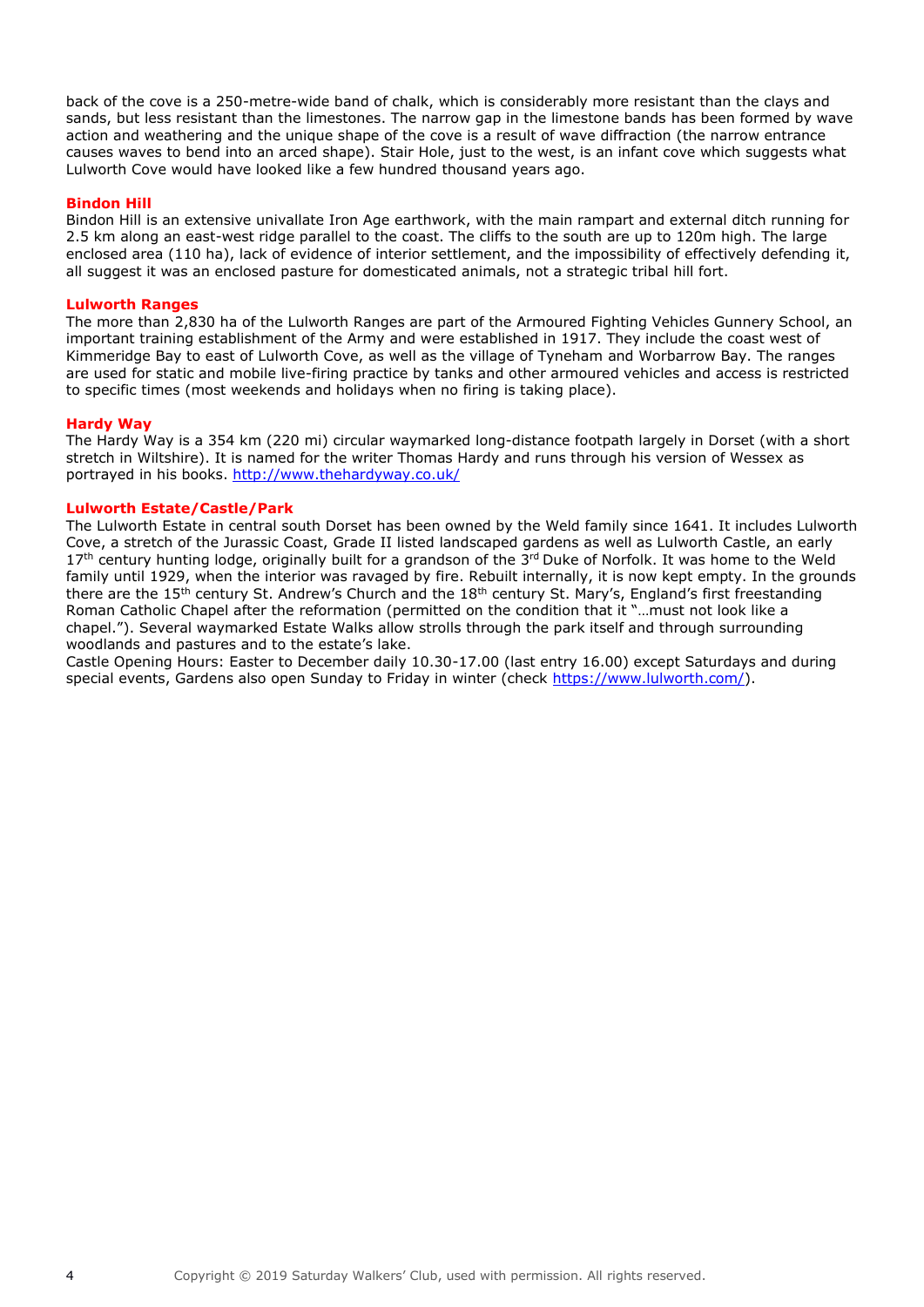### **WALK DIRECTIONS**

Alight on platform 2 at **Wool Station** and walk through a gap to the left of the station building in the middle of the platform into a car park with a **bus stop for services to Lulworth Cove, Durdle Door and Winfrith Newburgh** away on the right. Continue to a road and *turn left* along the pavement. In 150m ignore **Bindon Lane** on the left and *bear right* with the road (**High Street**). In 60m, just before the **Black Bear** pub, *fork left* along **Spring Street**, signposted 'The Church of the Holy Rood'. In 40m the pavement discontinues and in 40m you have a stream on the left and in another 40m ignore a right turn back to High Street. In 60m, *bear right* with Spring Street and the stream, ignoring the left turning **Church Lane** (the return route comes down that lane).

In 80m *turn left* along the **B3071**'s left-hand pavement and in 160m continue along the main road, without a pavement, ignoring a left-forking residential drive parallel to the road. In 300m – by the last house on the left (Topps End) – *turn right* and continue down a treelined car wide gravel lane, a public footpath signposted 'New Buildings'. In 60m continue in the same direction along a grassy track, where the gravel lane turns right into allotments. The track curves to the left and after 650m, by some farm sheds on the left (the 'New Buildings' on the OS map), a footpath joins from the right through a metal gate out of a field. Walk past a car barrier and in another 25m continue in the same direction along a quiet tarmac lane at a bend. In about 1.0 km you meet the B road again at a T-junction, opposite an **Army Ranges Warning** sign, indicating whether the roads through the Lulworth Ranges, as well as the Range Walks are open. *Turn right* along the right-hand grassy verge. In 160m *turn right* along a car wide gravel farm track with the **Purbeck Way**, a signposted bridleway ('Winfrith 2 ¼, W. Lulworth 5 ¼').

In 150m ignore a right turn into a field and continue along the now earthen track. In 270m, just before entering an arable field through a wide gap in the boundary growth, **[!]** *turn left* with a bridleway marker post along a wide grassy field margin this side of the boundary. In 60m *turn right* with the Purbeck Way by a two-way signpost ('Winfrith 2, W. Lulworth 5') along a wide grassy margin between the arable field on the right and **Coombe Wood** on the left. In 80m the path curves to the left to enter the wood and in 30m you pass a marker post to continue along a sandy track through the wood. In 50m *turn right* with a marker post and in 350m you reach a four-way junction of forest tracks. The public bridleway is crossed here by another bridleway (permissive and open to Permit Holders only to the right, but public to the left).

The public bridleway ahead is good to walk (although temporarily closed at time of writing), but it leads right through the large and busy **Newburgh Dairy** with heavy machinery at work most times. So, **[!]** *turn left* along a wide grassy path, and in 200m *turn right* with a signpost ('Purbeck Way Permissive Bridleway, Winfrith Newburgh') along a narrower grassy path, still through the pleasant wood. In 90m you get views of the dairy on the right through the trees, of the Dorset Plain beyond it, and of the last remaining **Nuclear Reactor** at the **Winfrith Atomic Energy Establishment**, currently being decommissioned. In 20m pass a bridleway marker post and in 100m emerge from the wood and follow the right-hand boundary of an arable field. You are now walking **through five large arable fields**, either along their grassy boundaries or along usually well-cleared and -ploughed paths, more or less in the same direction.

**In more detail:** in 230m pass a two-way signpost and then cross a car wide farm track, up from the dairy on the right, and follow a ploughed path; in 240m go through a gap into the next field and follow a clear path through a dip; in 240m go through a gap into the next field and follow a clear path gently uphill; in 250m continue along a left-hand upper field boundary; in 310m by a Purbeck Way marker post on the left, *veer left* with the field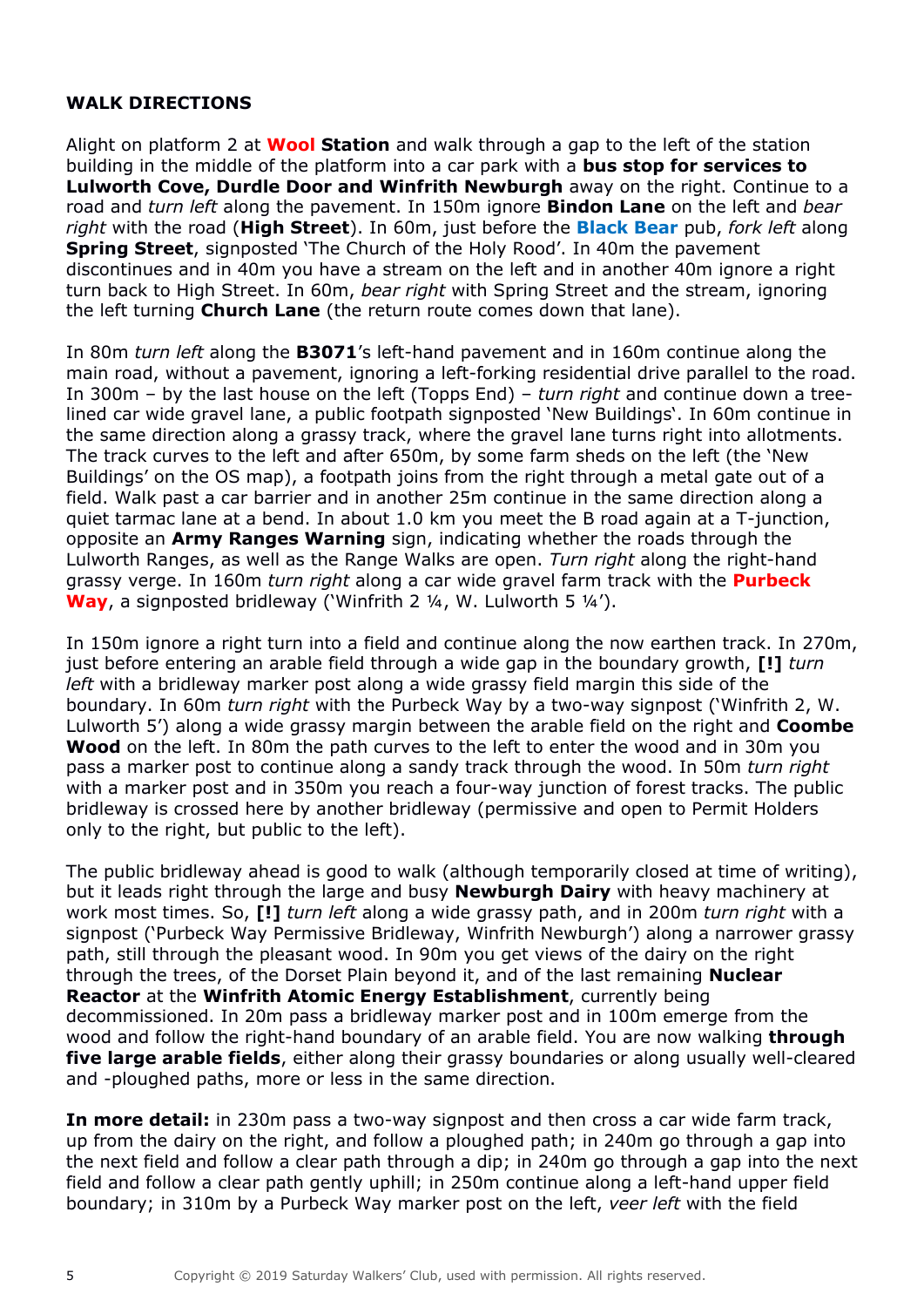boundary (the public bridleway from the dairy joins unmarked from the right); in 70m stay to the left of a wooden fence, continuing along the hedge on the left.

In 30m you continue in the same direction between hedges and through a wooded area and in 160m emerge from the trees by a house on the right (**Claypits Farm**). Continue in the same direction along the (deteriorated) tarmac drive. In 200m *turn right* with the drive, ignoring a left turning public footpath into a field.

### **In 60m by a triangular green you have a choice:**

**For the first early lunch stop The Countryman Inn** (900m each way), *turn right* and follow the route as shown on the route map and return to this point.

**For the Walk Route**, *bear left* at the green and follow a road into **Winfrith Newburgh**. In 150m pass **Draytons Dairy** and then the first houses of the village. In 200m you reach the busy main road through the village (the westerly route to Lulworth Cove) at a Tjunction, by a **bus stop for services to/from Weymouth or Wool** and by a shop on the right (open 08.00-18.00 Mon-Sat and 08.30-12.30 Sun).

### **Here you have a choice:**

**For the second early lunch stop The Red Lion Inn** (620m each way), *turn right* along the road and follow the route as shown on the route map and return to this point.

**For the Walk Route**, cross the road and continue in the previous direction along a wide grassy path between houses, signposted 'Thornicks ¼'. In 40m you pass the **village pound** on the left just before crossing the **Win River** on a railed wooden footbridge. *Turn left* with a sign for 'Church, Village Trail' with the river on your left, and in 20m merge with a concrete path along the waterway. In 350m go through a metal gate back onto the main road at a bend, opposite **St. Christopher's Church**, with a minor road turning right. *Turn right* along the minor road, signposted 'East Chaldon', 'West Chaldon'. In 75m you get fine partial views of the church beyond a row of cottages on the left and in 40m the river emerges from under a high wall on the left (it will run close to the road until you turn off it, but always out of sight).

You continue – largely between hedges or high banks, i.e. with restricted views – and in 270m pass the large converted **Rectory Farm** (on the OS map), now called '**Azrea**'. In 250m the views open out to hills on the left and ahead. In 80m you pass the **Chaldon Booster Distribution Station** on the left and in another 550m a car wide gravel track turns up to the left, just before the village sign for **Chaldon Herring** (East Chaldon).

### **Here you have a choice:**

**For the last early lunch stop The Sailor's Return** (670m each way), continue along the tarmac lane into Chaldon Herring and follow the route as shown on the route map and then return to this point.

**For the Walk Route**, *turn left* up the gravel track (past the signed New Close Car Park) and in 70m by **New Close Bungalow** on the left, *turn left* with the track. In 120m at the top of this little rise, ignore a right turn to **Limekiln House** and go through a metal gate to the left of a metal field gate. *Turn right* with the chalky track, ignoring another metal field gate ahead. Descend gently on the track, which continues scenically between low ridges (**Winfrith Hill** on the left, unnamed on the right). In 80m go through an often-open metal field gate and in 200m the fence on the left discontinues and you follow the track along the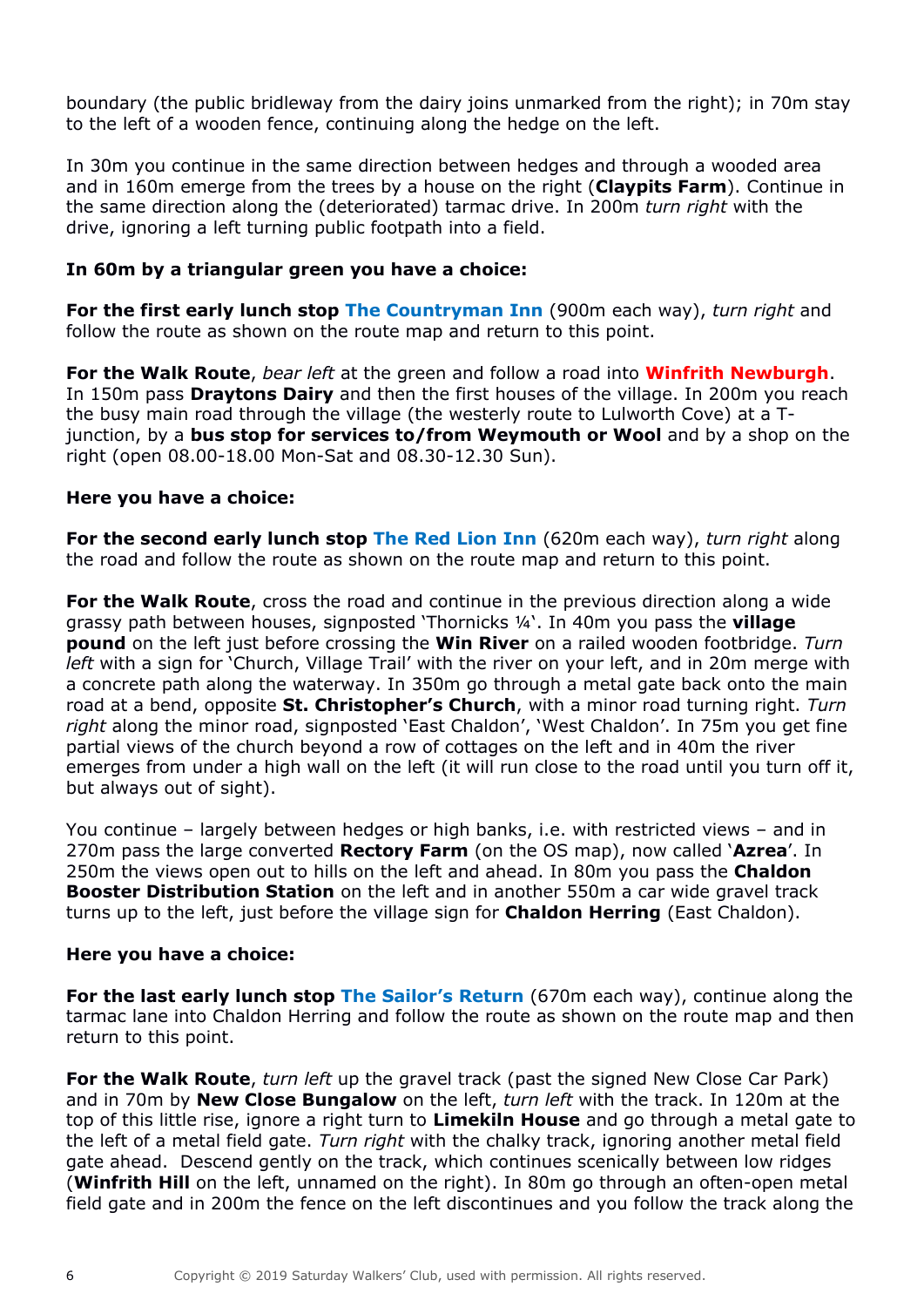bottom of the curving valley. In 140m you pass a marker stone on the right: to the right a permissive footpath ('Chideock Farm ¾ and The Warren & Coast Path 1 ½'), ahead a bridleway ('Dagger's Gate 1').

### **Here you have a choice:**

**For the Morning Variation**, continue in the same direction along the track with the bridleway, with **Access Land** behind the hedge on the left and pick up the directions at the end of this text under **Morning Variation**.

**For the Main Walk**, *turn right* with the permissive footpath to Chideock Farm and follow a broad grassy track at the bottom of the scenic coombe and in 280m walk through a metal gate to the left of a metal field gate into the **Access Land of Chaldon Down** and follow the grassy track curving to the left with the valley. In 570m go through a metal gate to the left of a metal field gate in a fence line and *veer right* with the track. In 350m at a Tjunction with a car wide chalky track, you *turn left* with a barbed wire fence on the right, gently uphill. In 30m ignore a metal gate on the right, just before a permissive footpath marker stone ('Chideock Farm ¼, The Warren & Coast Path 1').

The gradient increases as you approach the farm and in 330m go through a metal field gate and through another one in 80m (leaving the Access Land) and in 50m pass through the farmyard. Ignore a track turning hard left ('No Public Access'-sign) and keep uphill, in 80m going through another metal field gate. As you ascend further on the track, you may be able to see the **Round Pound** away over the shoulder on the left, a chalk-and-earth bank and ditch Iron Age enclosure). In about 250m from the farm – just before the track levels out – you pass the fenced **Wardstone Barrow** on the right just by the track (a bowl barrow, Late Neolithic period to Late Bronze Age, whose sister barrow nearby has been flattened), and in 50m there is **another barrow** away in the field on the left.

In 180m go through a metal gate to the right of a metal field gate at a T-junction with a car wide drove, a restricted byway, by a marker stone on the left. Continue in the same direction along a permissive footpath ('The Warren & Coast Path ½') with a barbed wire fence on the right initially. In 50m continue in the same direction where the fence discontinues, gently descending, while staying on the top of the whaleback ridge. You are heading for a metal gate in a barbed wire fence 160m away and enter the coastal Access Land through it. Cross a narrow track (a public footpath as per the OS map) and continue towards the coast, late on along a clear car wide grassy track. You have scenic shallow coombes on the left and right, dropping down to the sea (Middle Bottom on the right, unnamed on the left) and the chalky headlands of **White Nothe** (right) and **Bat's Head** (left), with **Swyre Head** rising beyond the latter.

You go through a dip and re-ascend to a gate in a fence line to reach the **South West Coast Path** National Trail at a T-junction by a marker stone. *Turn left* ('Lulworth Cove 2') along the path. In 190m you pass a stile in the fence on the left, just before descending a little more steeply. In 100m you have the **Bat's Head headland** on the right (it is just 70m to the mesmerising tip of it) and start the very steep descent into the Bottom. From the bottom of the descent, by a stack of rocks out in the sea and with the beach below and with views ahead to **Durdle Door**, start the re-ascent up **Swyre Head**, ignoring another metal gate on the left. At the top of the rise walk through a fence gap (a missing gate) by a metal gate on the left.

The Morning Variation joins from the left down the whaleback ridge of Swyre Head.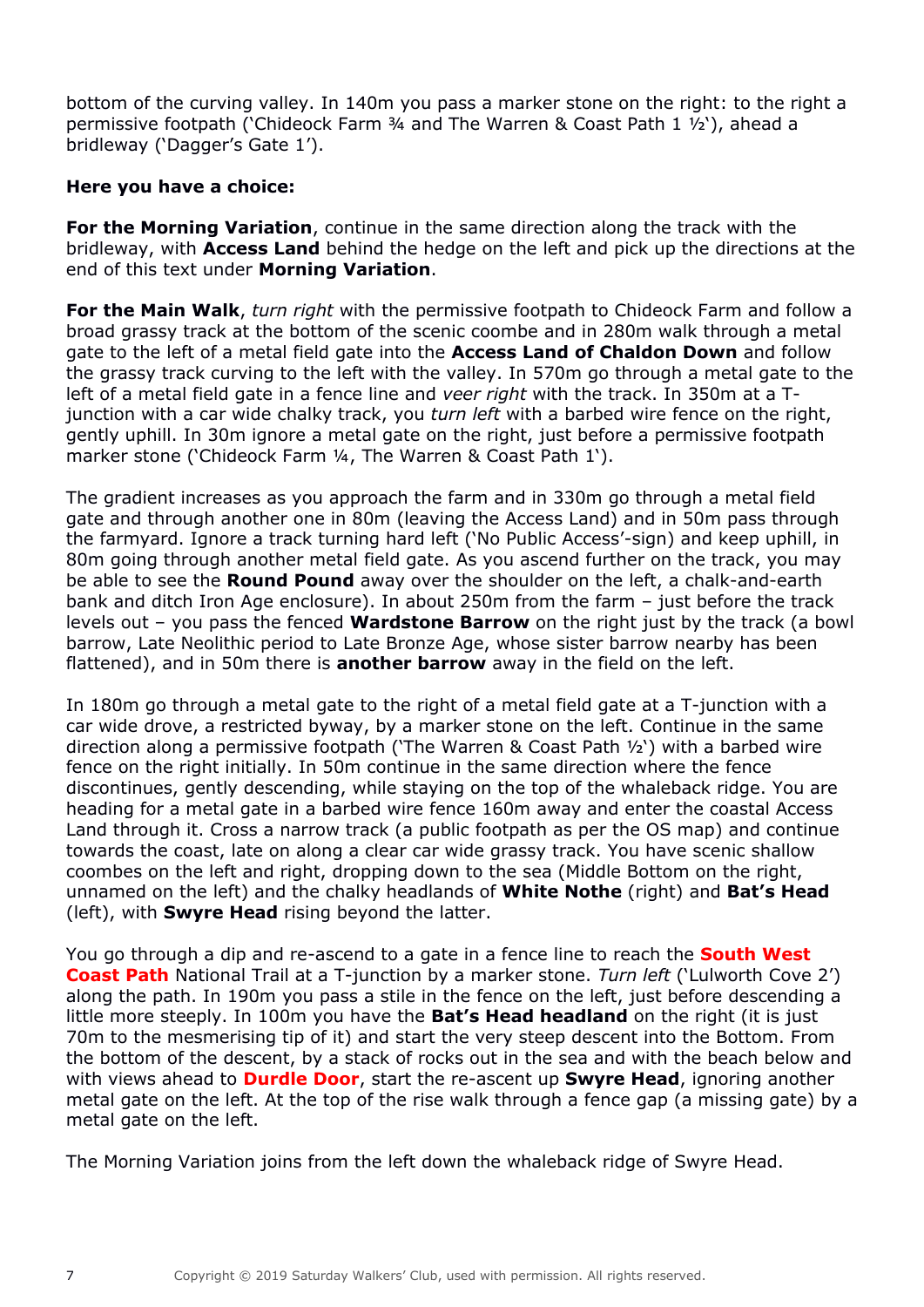**\*)** In 15m you pass a National Trail marker post and begin the steep descent from Swyre Head (there are several paths, some closer to the unstable cliff face than others). Just before the bottom of the drop a public footpath joins from the left through a metal gate and in 50m you ignore a path turning left through a metal gate into the scenic clifftop dry valley of **Scratchy Bottom** (second in a 2012 poll for 'Britain's Worst Place Name'). You ascend with the coast path and in 150m the terrain levels out somewhat by a metal gate on the left leading into the Access Land of **Newlands Warren**, revealing vistas ahead of **Durdle Door** and its beach. The path ascends gently for another 65m and then it descends to Durdle Door. In 170m ignore a left fork (the SWCP) and in 70m reach an info panel about **Durdle Door's Geology**.

*Turn left* past the steps leading down to **The Man o' War beach**, ignoring another gate on the left into the Newlands Warren Access Land, and **join the sea of humanity** (in high summer) ascending this wide chalky path up towards the main Durdle Door car park. In 200m pass a stone sign explaining that the subsequent right fork (the old route of the Coast Path) is closed due to dangerous levels of cliff erosion and follow the waymarked **Coast Path Diversion**: in 75m you pass a marker stone (this is where the now blocked old path forked off to the right) and in 250m – near the top of the rise and with the car park just ahead – *turn right* through a wooden gate to the left of a wooden field gate with a Coast Path Diversion marker, in the process losing most of the people, who are heading on to car park or caravan park.

You are now more gently ascending the flank of **Hambury Tout** (hill) and in 250m – where the path bears to the right – a blocked path joins from the right below. In 200m the path almost levels out by a marker stone where the old Coast Path joins from the right. In another 70m you go over the brow (Hambury Tout's top and trig point are further up away to the left), now with views of **Lulworth Cove**, **Bindon Hill** rising to the left of it and **Flower's Barrow hillfort site** and **Gad Cliff** in the distance (SWC Walk 54 Lulworth Cove Circular via Tyneham and Durdle Door). In 30m at the corner of the fence on the right, you could just follow the direct route down into Lulworth Cove along the tourist path, but **for a far more interesting route**, *bear right* along the fence, steeply downhill. In 110m a chalky path joins from the left and in another 60m where another path joins from the left, you *turn right* through a wooden gate by a wooden bench on the other side, looking out to the rocky beach at **Dungy Head**.

*Turn left* along the barbed wire fence and in 20m *turn down to the right* along a faint path to a junction with a clear path a bit lower down: in 40m en route to the lower path take the middle of three paths, in another 20m cross the lower path by a house away on the left and continue up a grassy rise. In 50m you go under a wind-shaped tree and follow this updown path through the rolling scenery. In 10m *fork left* by another house on the left and in 50m *turn left* at a T-junction, now walking parallel to the coast. Ignore a couple of faint paths joining from the left in 110m and in 50m, and in another 100m you *bear left* away from the cliff face by a sign blocking the route ahead. You are soon walking under tree cover between garden fences and in 100m *turn right* at a T-junction with a tarmac lane (**Britwell Drive**).

In 120m the views open out ahead to Lulworth Cove and an engineered viewpoint to the right of it. In 60m *turn right* along a chalky path uphill at a four-way signpost ('Coast Path, Stair Hole, Lulworth Cove ¼') and in 50m the path levels out, with a secretive cove down on the right below. In 30m you reach the first of two viewpoints (with an info panel) looking down into **Stair Hole**, with its stack, blowhole, arch, caves and three-parted cove. [Geologically younger than Lulworth Cove itself, Stair Hole gives a good idea of what Lulworth Cove may have looked like hundreds of millions of years ago. The folded limestone strata known as the *Lulworth crumple* are particularly visible here.]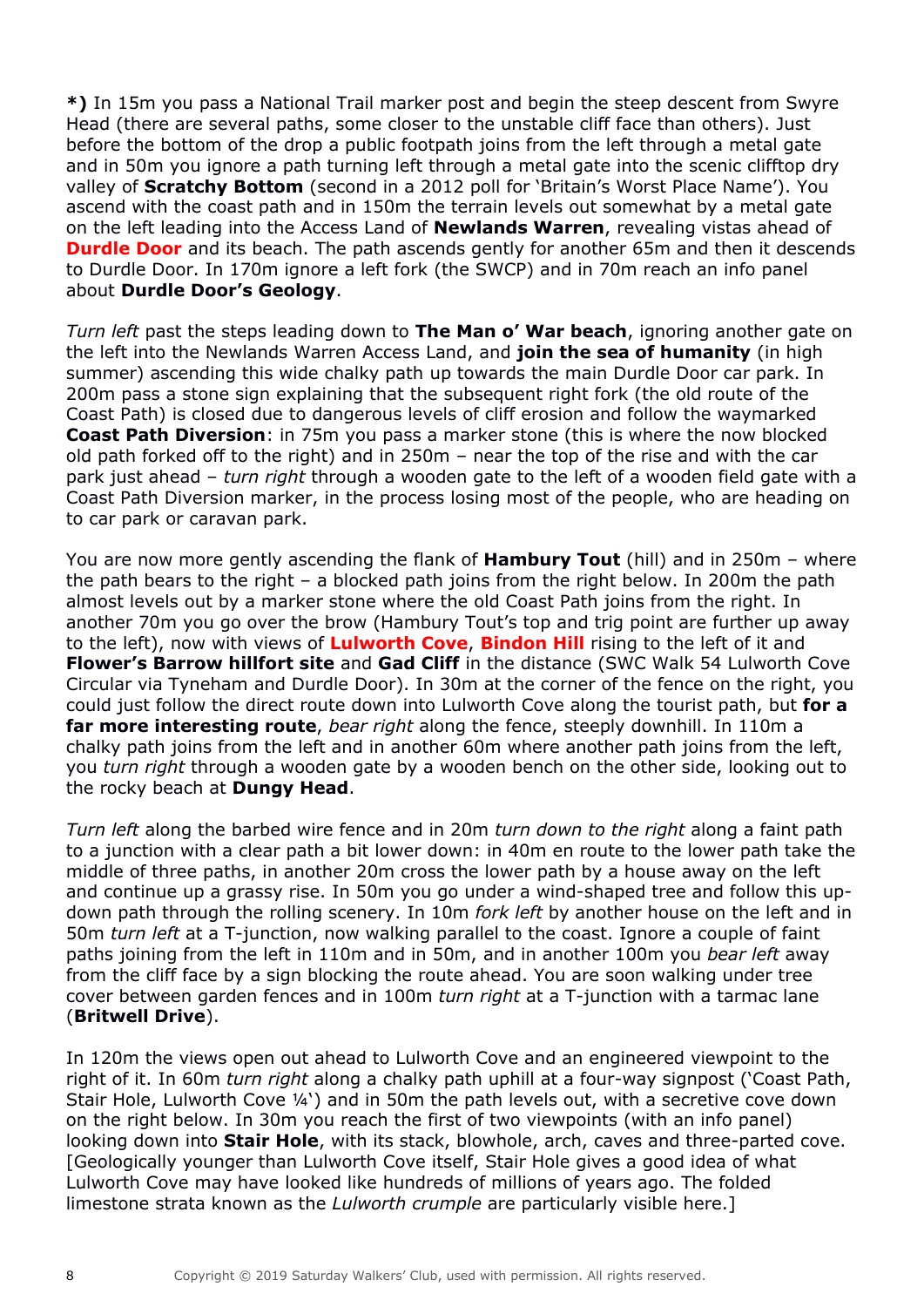In 50m more of the houses in **West Lulworth** come into view and in 70m by a large **stone boulder memorial** to the inscription of this stretch of coast as a **World Heritage Site**, you *turn right* up the stepped path to the large viewing platform overlooking Stair Hole and Lulworth Cove. Turn back on yourself down the steps and past the memorial stone and follow a stepped path down towards the beach. Ignore closed paths off to the right to descend more steeply down a stepped section and *curve right* with it to meet the beach by **The Boat Shed Café** on the right.

### **Here you have a choice:**

**For the afternoon Extension**, *turn left* to cross a stream and continue along the beach and pick up the directions below under **Afternoon Extension**.

**For all other lunch options and the Main Walk route**, *turn left* to cross a stream and *turn left* up **Main Road** into West Lulworth. You pass **The Beach Café and Kiosk** in the Old Boat House on the right and in 80m **Rudds Restaurant** on the right, in 25m the **Lulworth Lodge Hotel & Bistro**, opposite a pond on the left. In 60m pass **The Doll's House** sweet shop, **Jake's Café** and a gift shop on the left and the **Lulworth Cove Inn** on the right, before continuing along the road (the **B3070**), by **The Coffee Bar** in the Visitor Centre on the left and you *bear right* along a higher tarmac path parallel to the road as you pass **Finley's Café and Ice Cream Parlour**.

The **bus stop for services to Wool or Weymouth stations** is away on the left in the main car park and in 50m you continue along a tarmac drive parallel to the road below, with Hambury Tout (hill) towering on the left. In 100m you can see a couple of **transmission masts on the ridge ahead**, this is the immediate aim: in 50m continue in the same direction along a tarmac path where the drive joins up with the road and in 20m ignore a permissive footpath coming down steeply from the right down from **Bindon Hill**. In 180m *fork right* with Coast Path Diversion and National Trail markers along a raised tarmac path between trees. In 75m by a stone and then a wooden bench *turn right* with a signpost for the 'Hill Ranges Walks ¾', through a gap in a stone wall and **[!]** *turn sharply left* immediately down to the B road.

**\*\*)** *Turn right* along the B 3070, in 30m with a pavement. Ignore **Church Road** forking left (there is a store 50m along it though) and mind the at times busy traffic as you follow Main Road past the thatched cottages of West Lulworth. In 120m you pass the **Limestone Hotel & Restaurant** on the right (evenings only) and in another 130m by a **war memorial** on the left and a **bus stop** ahead, and with **The Castle Inn** another 150m along Main Road, **[!]** you *turn left* along **West Road**. In 90m *turn right* up some steps with a **Purbeck Way** signpost ('Coombe Keynes 3 ½, Wareham 10 ¼ ') into trees and in 40m continue in the same direction with a public footpath and a Purbeck Way marker post, uphill along a car wide track. In 10m you pass a marker stone ('Winfrith 3') and in 70m pass a redundant stile and emerge into the open, steep hillside. Head up the hill through three paddocks/fields along their right-hand boundaries to a four-way signposted Footpath/Purbeck Way junction by the transmission masts seen earlier.

Cross the car wide gravel track and continue in the same direction past a stone memorial bench in 25m and then past a Purbeck Way, footpath and Lulworth Estate Walk 4 marker post and along a pasture's right-hand boundary. You have fine back views on the left to the **Isle of Portland and Weymouth** and in 300m go through a hedge gap into the next pasture and follow its right-hand boundary, gently descending, now with grand sweeping views towards **Winfrith Newburgh** and into the **South Dorset Plain** on the half left. In 150m, through a hedge gap on the right, you get fine views along the **Purbeck Hills to**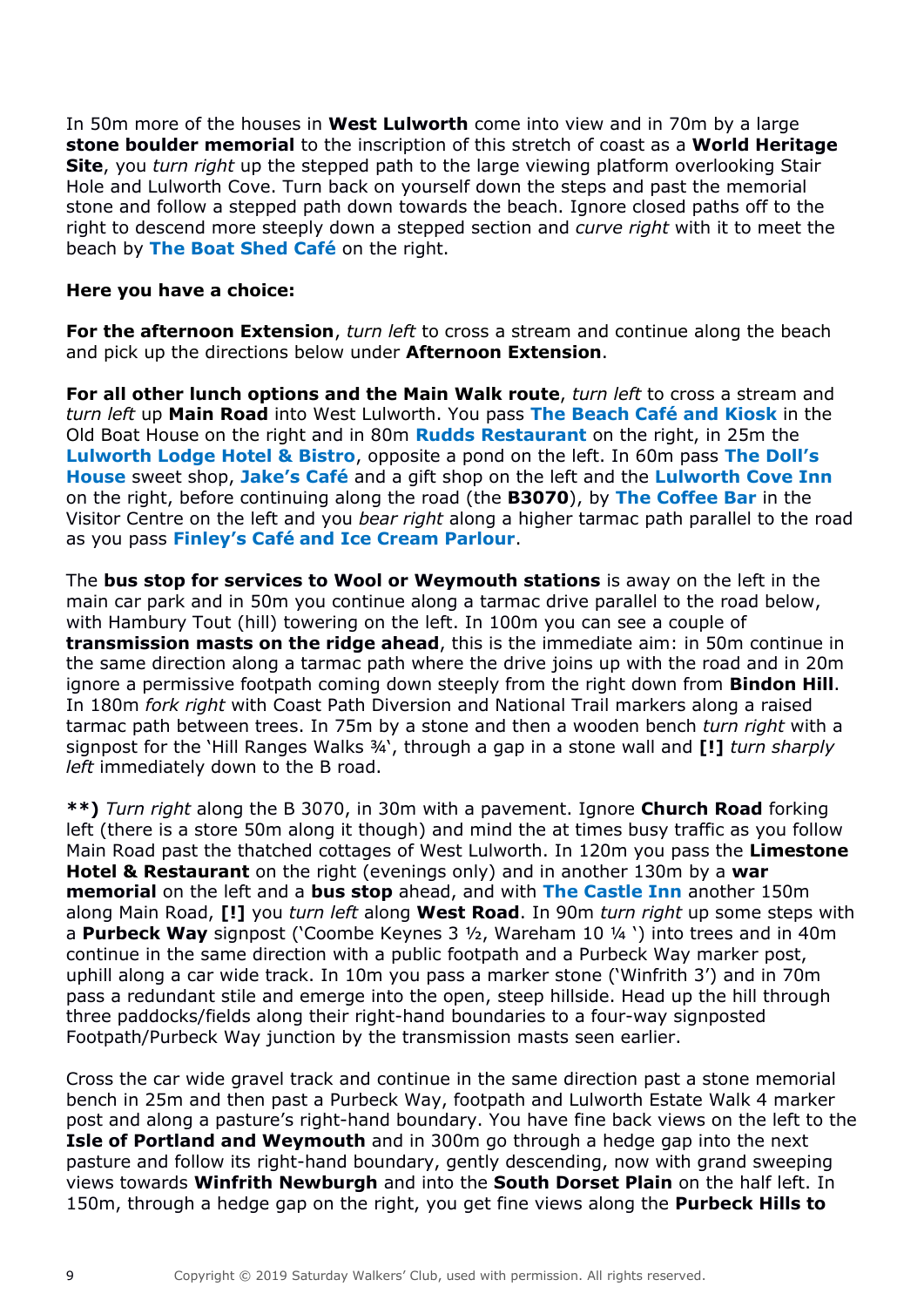**the east**. In a further 170m in the far-right corner go through a gap in the boundary growth onto the grassy car wide **Winfrith Drove** at a signposted three-way junction. The Lulworth Estate Walk 4 and Purbeck Way turn left ('Winfrith 2', 'Coombe Keynes 4 ½').

You **[!]** *turn right* ('Coombe Keynes 2 ½', 'Wareham 9 ¼', 'Bellhuish ½') along a path between trees (bluebells in season). In 110m *turn left* through a wooden gate, ignoring the continuation of the sheltered path. **The Hardy Way** has joined from down the path. Walk down the left-hand field boundary of a scenic valley dropping down towards **Bellhuish Farm** (out of view initially). In 220m you pass **Bellhuish Coppice** on your left behind a high wire fence and 80m along the coppice *veer a little to the right* towards a two-way signpost in the bottom field boundary, 30m to the right of the left corner. In 75m go through a wooden gate by the signpost and continue downhill towards some fenced farm buildings. At the farm buildings curve to the left of the fenced farmyard and *turn right* by a Purbeck Way signpost ('Coombe Keynes 2'). In 40m go through a wooden gate to the right of a metal field gate and continue along a car wide farm track in the valley bottom towards **Bellhuish Farm**, in 20m ignoring a Permissive Route to the left ('Lulworth Estate Walk 4').

In 230m by the farmhouse *fork right* through a metal field gate with a Purbeck Way and Lulworth Walk 4 signpost. The track continues as a tarmac drive and you follow it past the farm and then up the hill steeply. In 350m the terrain levels out and you can see **Coombe Wood** away on the left below, walked through earlier in the walk. In another 250m cross the Lulworth Cove to Wool **B3071** road. Continue along a chalky track, with the Purbeck Way and with **Burngate Wood** on the right. In 400m you pass a small 'Lulworth Private Woodlands – No Access Permitted'-sign a little on the right, 110m before a left turn to **Limekiln Cottage**. In 70m the track turns left around a pond hidden by trees to eventually continue in the previous direction. In 120m you reach **Clare Tower**, an old gateway into **Lulworth Park** ('Towers' on the OS map).

# **Here you have a choice:**

**For the Shortcut**, cutting out the route through Lulworth Park and Coombe Heath Nature Reserve, *turn left* along the park boundary with bridleway, Purbeck Way and Lulworth Estate Walks 2 & 4 markers and a signpost and pick up the directions at the end of this text under **Lulworth Park Shortcut**.

**For the Main Walk**, proceeding through Lulworth Park (**closed to the public after 17.00** every day – even if this gate does not look shut, **on all Saturdays** and on selected other days) and then through the Coombe Heath Nature reserve, continue in the same direction past the tower and a metal car barrier along a car wide gravel track, gently downhill. You have a barbed wire fence on the left with a pasture behind and views of the Purbeck Hills in the distance on the half left. In 230m at the bottom of the descent, ignore a permissive bridleway turning right into the wood and *turn left* through a wooden field gate and follow the track along the bottom of this shallow valley. With pastures either side, on the half left in the park's upper corner, you can see the imposing **North Lodges** by another park exit. In 310m you pass a fenced wooded area on the left (mostly new plantings) and in another 350m by a three-way signpost continue in the same direction through a wooden field gate ('To the Castle'), where Estate Walks 3 & 4 join from the left above, from North Lodges.

You have **Park Lodge** on the left behind a hedge and in 60m *turn right* with a signpost at a three-way track junction, with Estate Walks 1 & 2 having joined down the third track. On top of the rise ahead you can see the top of **Lulworth Castle** and – to the right of it – **St. Mary's Chapel**. In 30m go through an often-open wooden field gate and in 400m you enter trees along the fringe of **Bowling Green Wood**. In 100m the track almost levels out as you walk through an often-open wooden field gate and in 120m you pass a blue two-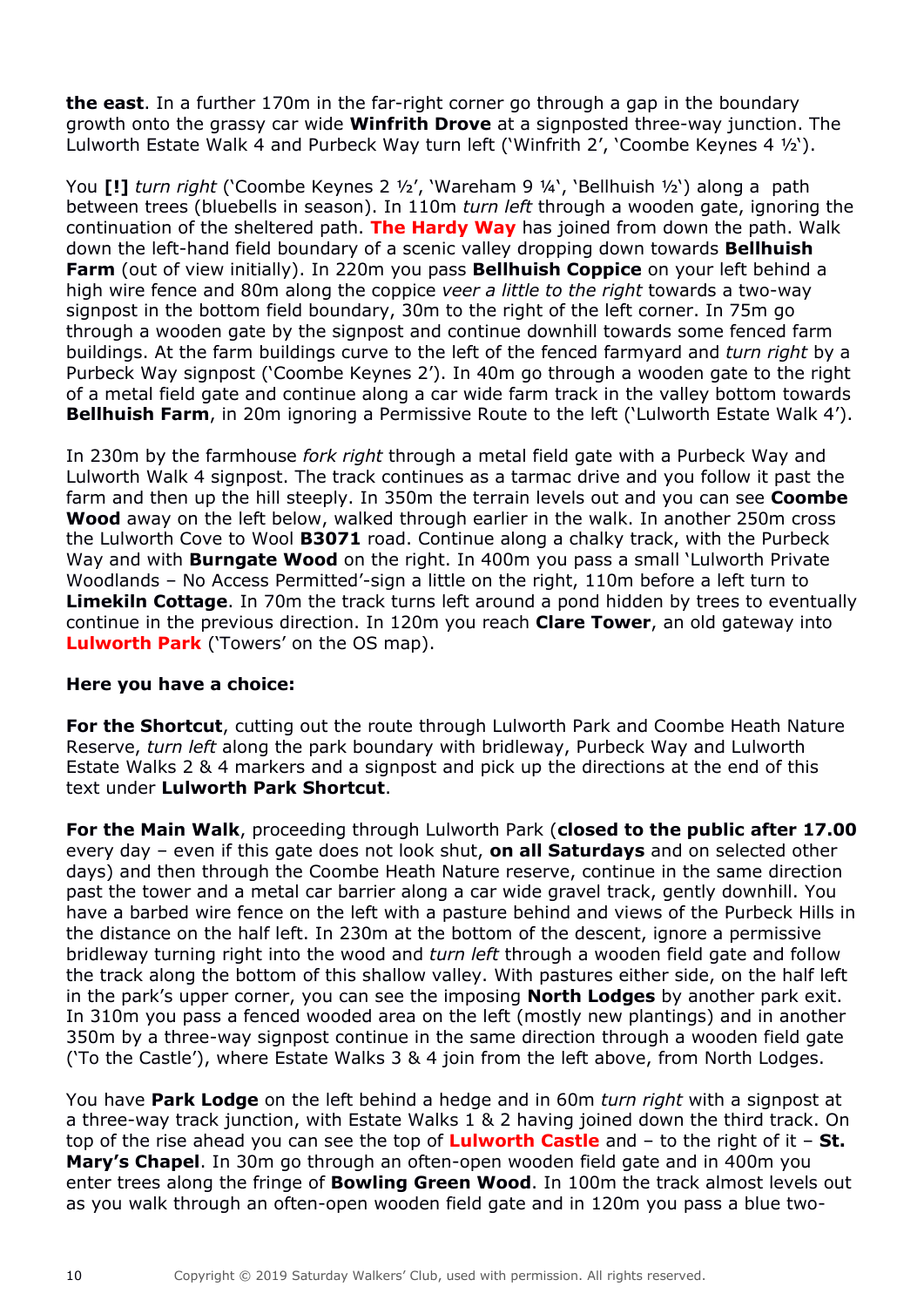way signpost, where Estate Walk 1 to Lulworth Lake turns left across the grass towards the wood. This is the return route after the visit to the Castle and Tearoom. In 75m go through a metal field gate and in 25m ignore a (private) track turning left. In 100m you reach the entrance to **Lulworth Castle**. The Castle, its gardens and the Catholic Chapel require a ticket to visit. Continue in the same direction to the far corner of the castle and *turn right* through the free-to-enter part of the garden to **The Lulworth Castle Tearoom** (10.30- 16.30). From the tearoom, you *turn left* from the previous direction (i.e. go straight ahead if coming out of the tearoom) along a gravel path for a visit of **St. Andrew's Church** and in 50m go through a hedge and across a grassy strip into the churchyard.

# **At the church you have a choice:**

**For a loop through East Lulworth past its pub and tearooms**, leave the churchyard through the front gate (i.e. not towards the Castle) and *turn left* along a gravel drive. Pick up the directions at the end of this text under **East Lulworth Loop**.

**For the Main Walk**, leave the churchyard through one of the rear gates (i.e. towards the Castle) and pass the castle to its right and **re-trace your steps to the blue two-way signpost** where Estate Walk 1 forks right across a grassy area towards **Bowling Green Wood**. *Fork right* with Estate Walk 1 and in 70m go over a stile to the right of a wooden field gate into the wood. Follow a narrow earthen path through the wood, with occasional views on the right through the trees to the Purbeck Hills across the Lulworth Ranges. The path widens to a car wide track, initially earthen then gravelly, and meanders through the wood, always close to its right-hand boundary. After about 500m, with the park wall visible about 30m ahead, you *turn left* at a T-junction of tracks. The track runs parallel to the wall and in 150m at a T-junction, you *turn right* towards the **East Lodge** 30m away and leave the park through its gate onto a tarmac lane, with a car wide gravel track (a Lulworth permissive route) continuing opposite.

**If it is open** (see the sign to the left of the track), *cross the road and follow the* track. **If the permissive route is closed**, *turn left* along the tarmac lane and pick up the directions at the end of this text under **Home Farm Diversion**.

**\*\*\*)** The track leads through **New Barn Plantation** and in about 450m you pass some large farm buildings on the right (**Home Farm** on the OS map) and in 100m leave them behind. In another 75m at the corner of the wood on the left, you reach a metal field gate where another car wide farm track joins from the left. The Alternative Route joins from the left. Go through a wooden gate to the left of the wooden field gate and continue in the previous direction along the farm track with a bridleway marker.

**\*\*\*\*)** In 90m by a metal field gate into a pasture (the conurbation over the gate in the distance on 55° is **Wareham**), you continue along the track. In 280m by a metal field gate on the left you get some views of **Lulworth Lake** on the far side of the pasture (foliage permitting) and in 100m you go through a bridle gate and continue in the same direction along a grassy path (ignore a metal field gate on the right), with trees on the right. In 250m you *turn hard left* with the path, now walking along the MOD's **Lulworth Ranges** boundary, between trees along a grassy path. In 240m Lulworth – Walk 3 turns left through a wooden gate into a pasture.

# **Here you have a choice:**

**For a shorter route through Coombe Heath Nature Reserve**, continue in the same direction and in 10m go through a wooden gate to enter the **Coombe Heath Nature Reserve** (**Access Land**) and cross a stream on an earth bridge and continue in the same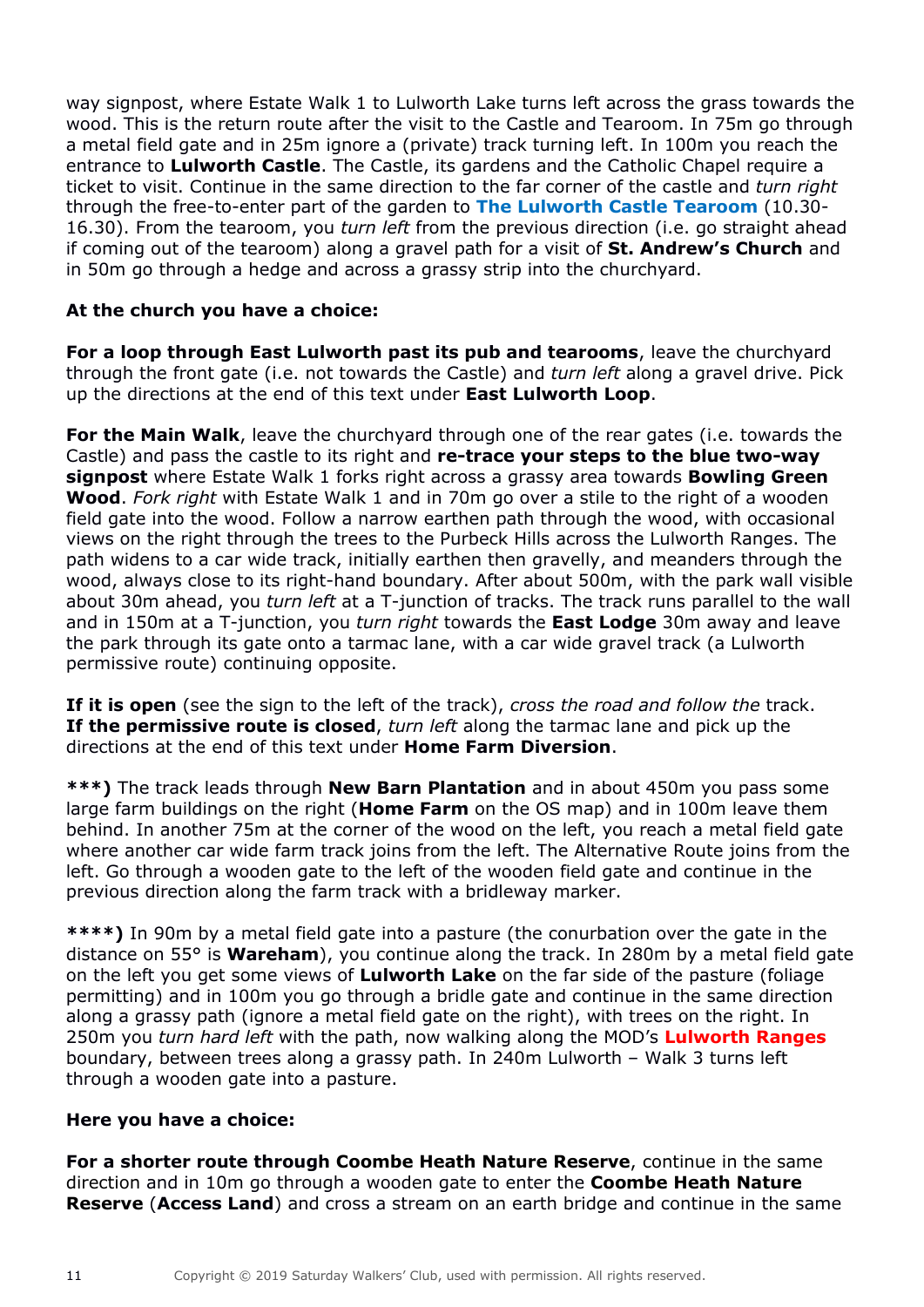direction through some trees. In 80m you continue through open heathland with some scattered trees and gorse bushes. You have several flagpoles away on the right along the boundary and in 160m *turn left* at a signposted bridleway three-way junction ('Wood Street 1'), away from the fenced boundary of the Military Range. In 270m curve to the left with the track and in 20m *turn right* at a junction of tracks and pick up the directions three paragraphs below ("…and in 40m you leave the open heathland…").

**For the Main Route**, *turn left* through the gate and follow the right-hand field boundary. In 125m you pass an overgrown and part-collapsed stile and wooden bridge on the right, just before a metal field gate. *Turn right* through a wooden gate just beyond the metal field gate and **[!]** ignore the obvious left turning fenced path, but **[!]** *turn right* through a metal field gate into another pasture and head gently uphill along its right-hand boundary, with a wood behind the fence. In 300m – near the top-right field corner – *turn right* through a wooden gate to the right of a wooden field gate with a well-weathered Lulworth Estate Walk 3-marker. You cross a clearing between parts of the wood and in 40m enter trees.

In 60m pass a marker post in open heathland and in another 20m, at a T-junction with a broader track in front of a heathery rise (**Coombe Beacon**), *turn left* along the track, gently uphill. In 110m, 30m before the top-left corner of the fenced heathland and a wooden gate and metal field gate, *turn right* along a car wide track, initially through bracken. In 80m the track curves to the right, still with somewhat higher ground to the right. In about 350m you can clearly see **two Iron Age barrows** on the half-right ahead, with the Purbeck Hills in their background. In about 450m you pass the barrows and in 125m you reach a three-way junction of tracks. The shorter route joins from ahead.

*Turn left* and in 40m you leave the open heathland and continue in the same direction along a barbed wire fence on the right and in 75m go through a wooden gate out of the Nature Reserve and Access Land and continue in the same direction along a public bridleway. Ignore a **Permissive Route** on the left ('Lulworth Estate Walk 3') and a right turn to Oak Tree Farm and in 40m cross a stream on the track and ignore a left turn to Coombe Heath Cottage to continue along a gravel track. In 280m you reach a wood at a three-way junction of car wide tracks by a four-way signpost. **The Purbeck Way** crosses left to right. Continue in the same direction ('Wood Street ½') along a narrow earthen path into **Haremere Wood**.

**\*\*\*\*\*)** Take either fork in 10m (the right one lies lower and is more flood and mud-prone though) and ascend through the wood and in 180m pass gate posts with bridleway and **Hardy Way** markers on the reverse as you leave the wood and follow a car wide track between a hedge on the right and a fence on the left. In 100m the track levels out and you get last views back to the Purbeck Hills. In 50m you get far views ahead towards some distant hills (on a clear day, 330°) and start a gentle descent on the track. In 350m, now with a fenced wood on the right, go through a gap to the left of a metal car barrier and *turn right* with the track. In 70m **[!]** *bear left* to go through a wooden gate into a pasture where the track bears to the right along the wood and follow the pasture's left-hand boundary. In 100m go through a wooden gate by a bridleway signpost onto a tarmac lane.

### **For the finish to Wool there are now two routes:**

• **Either through open pastures** – *turn left* along a tarmac lane, gently uphill. In 100m at the top of the small rise, a path joins from the right out of **Cole Wood** and in another 20m you *turn right* through a wooden gate in a hedge and *bear left* through a large pasture along a clear path towards a clump of trees (305°). In 300m go through a wooden gate to the right of a metal field gate and *turn right* along a right-hand field boundary. In 90m in the field corner go through a set of wooden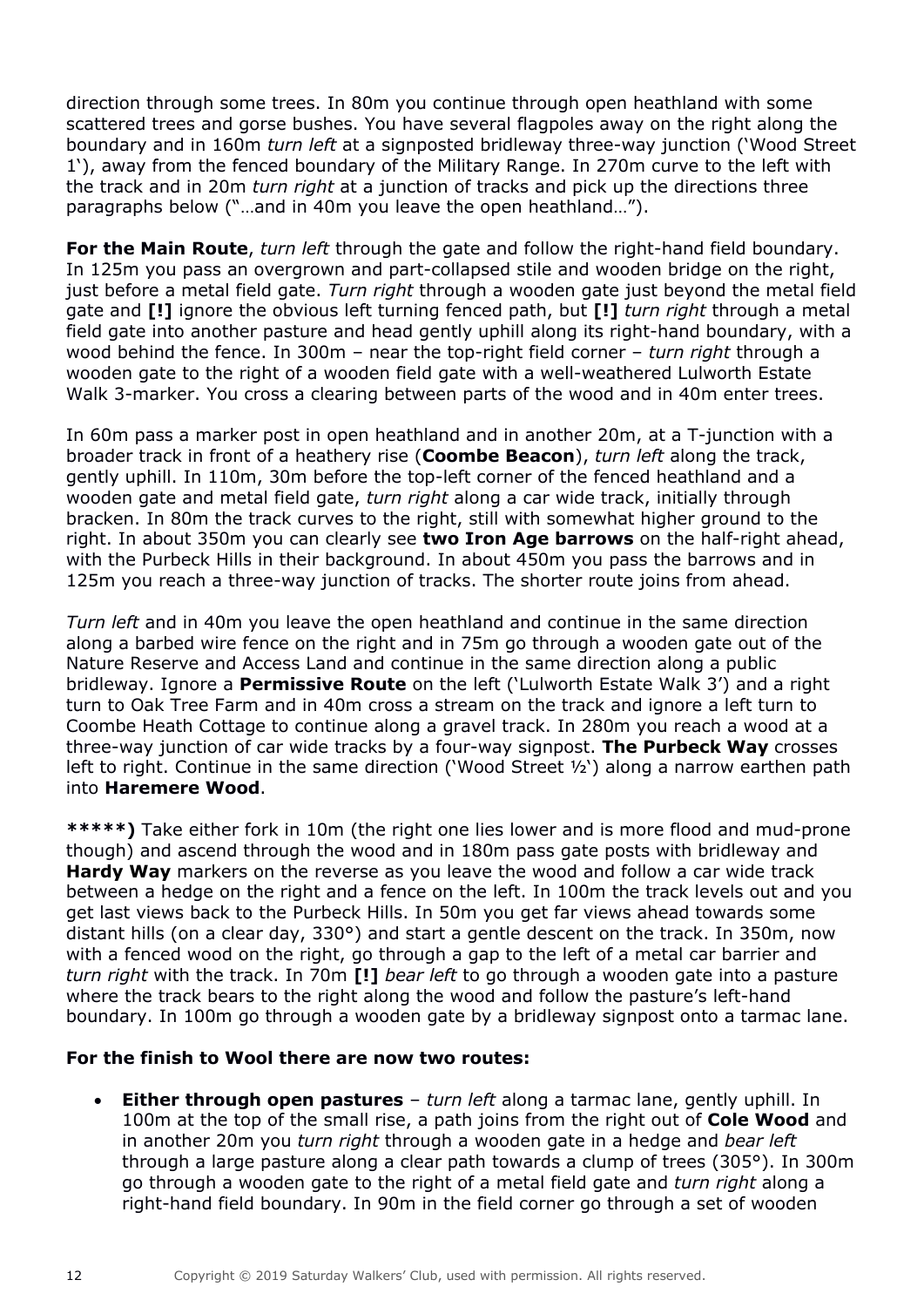gates either side of a wooded strip and *bear left* (320°) along a clear path towards a wooden gate 100m away in the boundary hedge. Go through the gate and *veer right* through a large field along another clear path heading somewhat to the right of a church tower. In 350m leave the field through a wooden gate to the left of a double wooden field gate and *turn left* along **Church Lane** into **Wool**, ignoring signposted footpaths to the right into a pasture.

• **Or through a fine bluebell wood** – *turn right* along a tarmac lane. In 30m *turn left* with a signposted footpath ('Bindon Abbey', 'Wool') along a narrow path, soon into a wood. In 60m ignore a faint right turn at a fence corner and in another 60m by a three-way signpost at **Cole Wood**'s boundary, *turn right* into the wood ('Wool ¾'). In 25m pass a yellow marker post and follow a meandering path through the wood. In 270m go through a dip and in another 160m *turn right* with a marker post. In 10m ignore a right fork and in 15m *turn left* at a T-junction to in 30m leave the wood through a wooden gate and *turn left* in a pasture to its near corner. In 75m go through a wooden gate by a three-way signpost and follow the left-hand boundary of two large pastures (120m and 250m). Leave the second field through a wooden gate to the right of a metal field gate and follow **Church Lane** into **Wool**, ignoring signposted footpaths to the left into a pasture.

In 90m you pass **The Church of the Holy Rood, Wool** on the left (usually open) and in 170m cross a stream on the lane (a great opportunity to clean the boots, and – being spring-fed – the stream giving Wool its name, from Saxon 'Wyllon' = well). *Turn right* along **Spring Street** and in 60m *turn left* towards the **High Street** and *turn right* along it and then Station Road to **Wool Station**, 370m away, en route passing **Williams the Baker**, a **shop** (open to 22.00 every day) and the **Black Bear** (cream teas and coffees to 18.00). The **Ship Inn** is located 400m past the station.

London bound trains depart from the far platform 1, reached via the overbridge.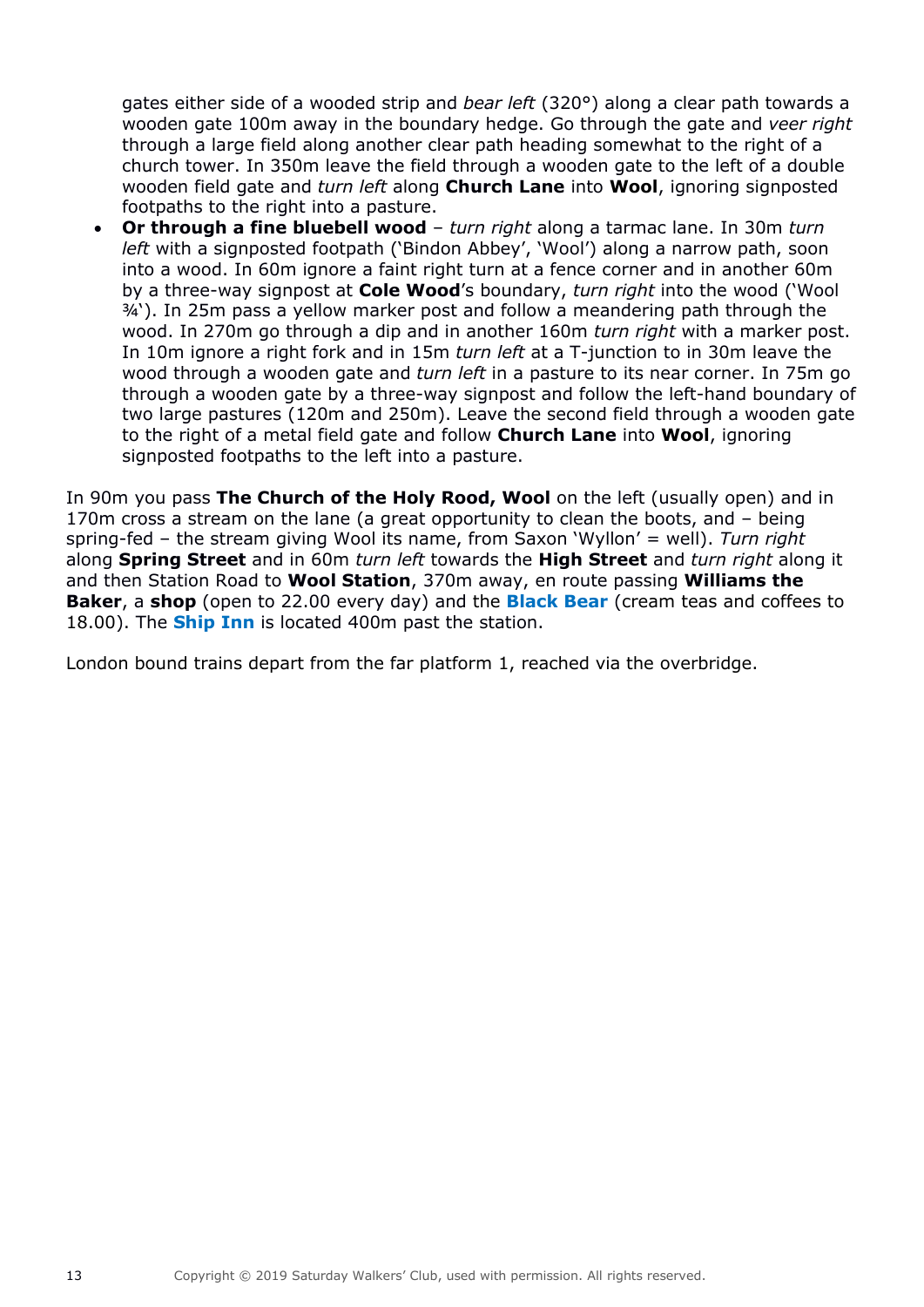# **Morning Variation**

In 70m go through an often open metal field gate and in 250m by a two-way signpost on the left, *turn left* off the chalky track with the bridleway through a metal gate to the left of a metal field gate ('Dagger's Gate 1') and *turn right* along a wide grassy track at the bottom of the curving flank of **Winfrith Hill** with the hedge now on your right. In 200m the chalky track beyond the hedge turns to the right gently up a coombe. In 170m leave the Access Land through a metal gate to the right of a metal field gate by a two-way signpost ('Dagger's Gate 4/5') and follow a clear path at the bottom of the coombe end. In 120m the path veers to the right and commences a gentle ascent towards a metal field gate. In 130m you pass a disused pit on the left (on the OS map) and in 80m go through the metal field gate and continue along the car wide farm track, curving further uphill to the left.

In 150m you pass the corner of a fenced wooded belt (fantastic back views from here along the valley just walked up along) and ignore a first metal field gate away on the right. Keep uphill to the upper right-hand field corner and in 50m *turn right* through a metal gate to the right of a metal field gate and follow the farm track, now almost on the level. In 150m you reach some farm buildings (**Sleight Buildings** on the OS map) by a two-way signpost and **[!]** *turn left* along a bridleway to 'Dagger's Gate', still uphill. In 130m the track levels out with views ahead to the coastal hills to the east (Hambury Tout, Bindon Hill, Flowers Barrow). In 180m you go through a hedge (a field boundary) and in 300m pass some large farm sheds. In 90m by a metal field gate leading onto a main road (Winfrith Newburgh to Lulworth Cove), **[!]** *turn hard right* back on yourself, gently uphill a car wide gravel track, an ancient drove road. In 450m you reach the brow of the rise by a perpendicular field boundary on the right and in 300m go through an often-open metal field gate.

**[!] Immediately** *turn left* over an unmarked stile into a pasture and follow its left-hand boundary (a permissive path). From the brow in 50m you get fine views on the right of the **Isle of Portland**. In 80m in the left-bottom field corner go through a metal gate to the left of a metal field gate and descend a few steps to a wide grassy ledge along the rim of a very scenic clifftop dry valley: **Scratchy Bottom** (second in a 2012 poll for 'Britain's Worst Place Name'). **On the left** it is flanked by Newlands Warren and leads to a large caravan site and then Hambury Tout (hill), this side of Lulworth Cove, with Bindon Hill visible beyond Lulworth Cove. **On the right** the coombe is flanked by Swyre Head, your route to the Coast Path. *Turn right* along the grassy ledge along a clear grassy path, curving slowly to the left **without losing height**, heading for a metal field gate 430m away (i.e. ignore the metal gate at the left-hand bottom of the fenced area). Go through a metal gate to the left of the metal field gate and follow a barbed wire fence along the whaleback ridge of **Swyre Head** towards the coast (the proto-germanic 'swyre' means 'vale').

In 110m the terrain drops a little and you get first views of some chalky cliffs on the right. In 15m a public footpath crosses by a marker stone on the right (towards 'The Warren' to the right) as the top of **Durdle Door** comes into view on the left. [*The area to the left and right of the fence is Access Land, you can therefore also walk to the right of the fence with better views towards the West. There is a metal gate at the bottom of the area to rejoin this side of the fence.*] In 440m leave the fenced area through a metal gate with a Lulworth Estate Permissive Path Walk 6 marker onto the **South West Coast Path** (SWCP), here running along this stretch the **Jurassic Coast**. The Main Walk joins from the right. The route now turns left towards Lulworth Cove, but first **[!]** *turn right* for 30m for the best views of **Bat's Head and its natural arch** (similar to Durdle Door, if somewhat smaller), **rock stack and beach**.

From the gate *turn left* along the coast and pick up the directions above in the main text at the asterisk **\*)**.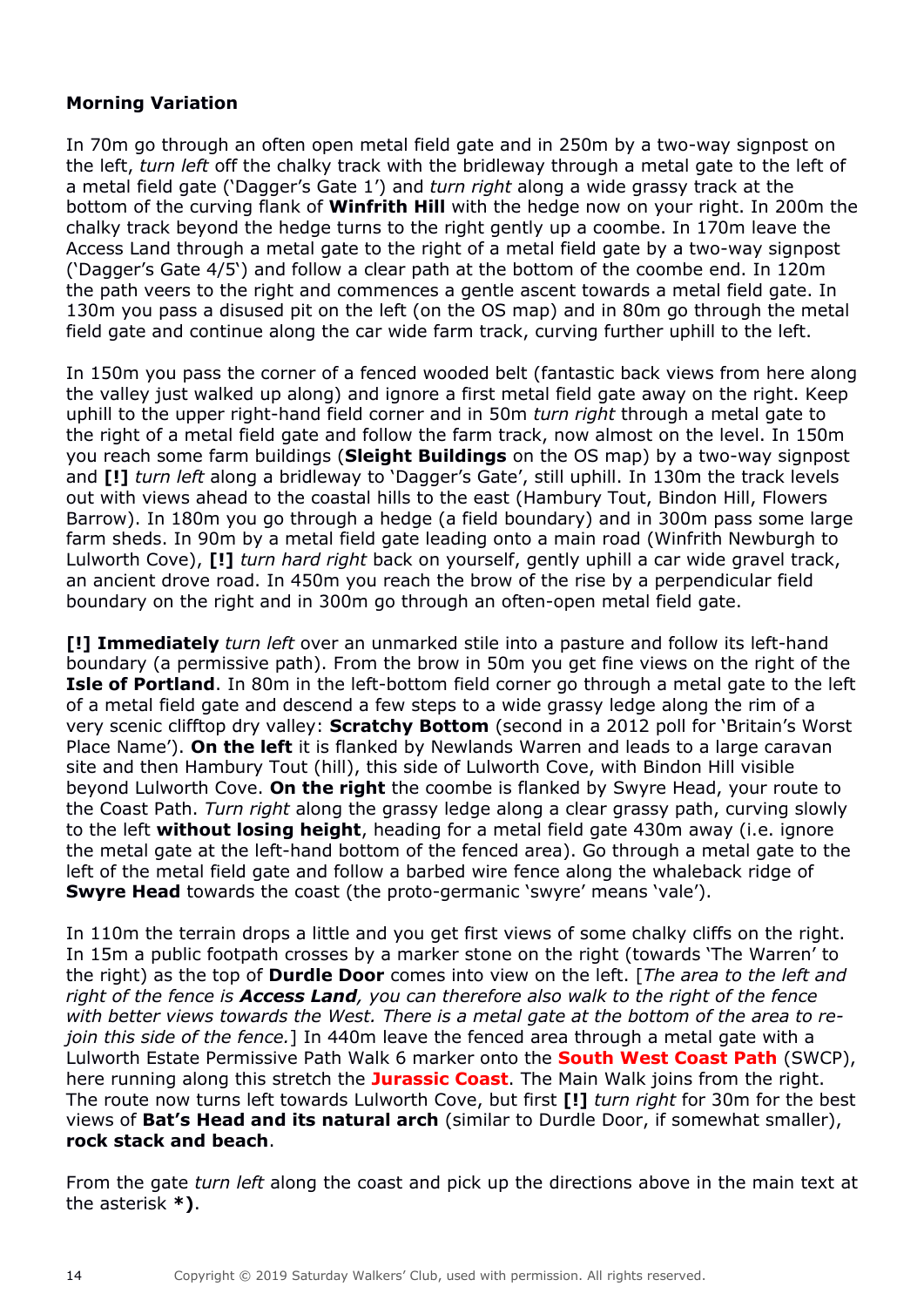# **Afternoon Extension (Lulworth Cove Beach and Bindon Hill Loop) (add 1.1 km and 132m ascent)**

*Turn left* along the shingle beach of the shell-shaped **Lulworth Cove**. Ignore the footpath turning up left (closed for a few years due to a cliff fall) and in 550m *turn left* up some wooden steps up the flank of the steep cliff. At the top of the rise continue in the same direction at a three-way junction by a marker stone on the right and in 10m emerge from the thicket and continue along a clear path towards the boundary fence of the **Lulworth Ranges** a bit higher up. In 100m ascend **Bindon Hill** along a long, stepped section and in 50m you have the boundary fence on your right. You pass a two-way signpost en route uphill ('West Lulworth, Youth Hostel') and at the top of the steepest bit of the rise go through a wooden kissing gate by a marker stone on the left. Ignore a left turn along the fence and keep ascending the hill along the boundary fence.

In 100m by a metal gate on the right into the MOD Range, **[!]** *turn left* away from the fence ('West Lulworth ¾'), straight down the top of the whaleback ridge (275°) and in 220m walk through remnants of ancient earthworks. In another 260m, on a grassy ledge just before a steeper descent (the outer earthwork around Bindon Hill), *turn right* along the ledge. Ignore a first left fork (335°) and in another 20m, where the ledge curves further to the right, you continue in the same direction off the ledge, gently downhill along a chalky track to the bottom corner of the Access Land by **West Lulworth village** (350°). You leave the Access Land through either of two metal gates (20m apart) with National Trail and footpath markers and continue along a grassy path between bushes. In 50m go through a metal gate to the right of a metal field gate by a Coast Path signpost and *turn left* along a car wide gravel track. In 70m, just before a T-junction with the **B3070**, the Main Walk joins from the left along a tarmac path through a gap in a stone wall.

Go down to the B road and pick up the directions above at the double asterisk **\*\*)**.

# **Lulworth Park Shortcut**

(cut 3.7 km/2.3 mi)

You have a wooded strip on the right and in 350m – just after a field boundary on the left – pass a marker post. In 250m the track turns left by Lulworth Park's **North Lodges** on the right (on the OS map) by a multi-directional marker post. *Turn left* ('Lulworth Estate Walk 3' and Purbeck Way) and in 160m pass a fenced reservoir on the left and in 170m ignore a right turning footpath along a field boundary. In 180m go past a small wood on the track, passing a metal bollard and starting to gently descend, with **Coombe Keynes and its church** visible half left below (foliage permitting). In 320m *turn right* uphill at a T-junction with a tarmac lane (the Purbeck Way, signed for 'Haremere Wood 1') and in 250m at the top of the rise by the thatched **Kick Hill Farm** you start to descend on the lane.

In 60m where the lane turns to the right by an **Army Ranges Warning**-sign, you continue in the same direction along the **Purbeck Way**, a car wide gravel track, ('Haremere Wd ¾'). In 50m pass a metal car barrier to its right and continue in the same direction between hedges. In 320m go through a wooden gate to the right of a wooden field gate into an open rolling pasture and follow bridleway and Lulworth Estate Walk 3 markers along a clear car wide track a little to the right (i.e. ignore a faint left fork up a little rise). In 350m go through a wooden gate to the left of a wooden field gate and continue along the track in the same direction through another pasture. In 120m you have the fenced **Haremere Wood** (recently re-forested) on the left and in 130m go through a small